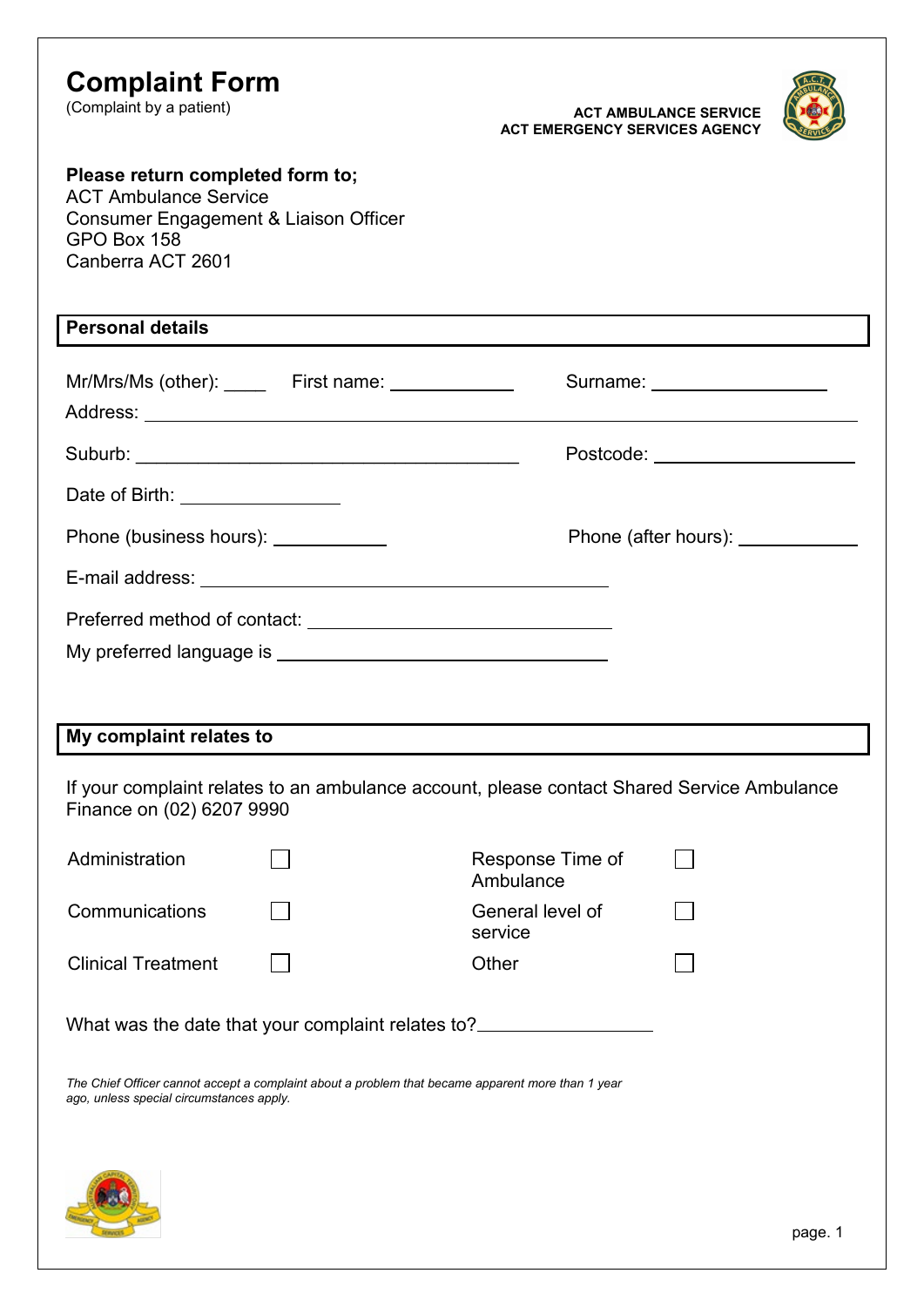## **Please provide the details of your complaint**

- Please include information about what led up to the complaint, what happened and who was involved.
- If there is not enough space to describe your complaint attach extra paper.
- Please attach any relevant documents.